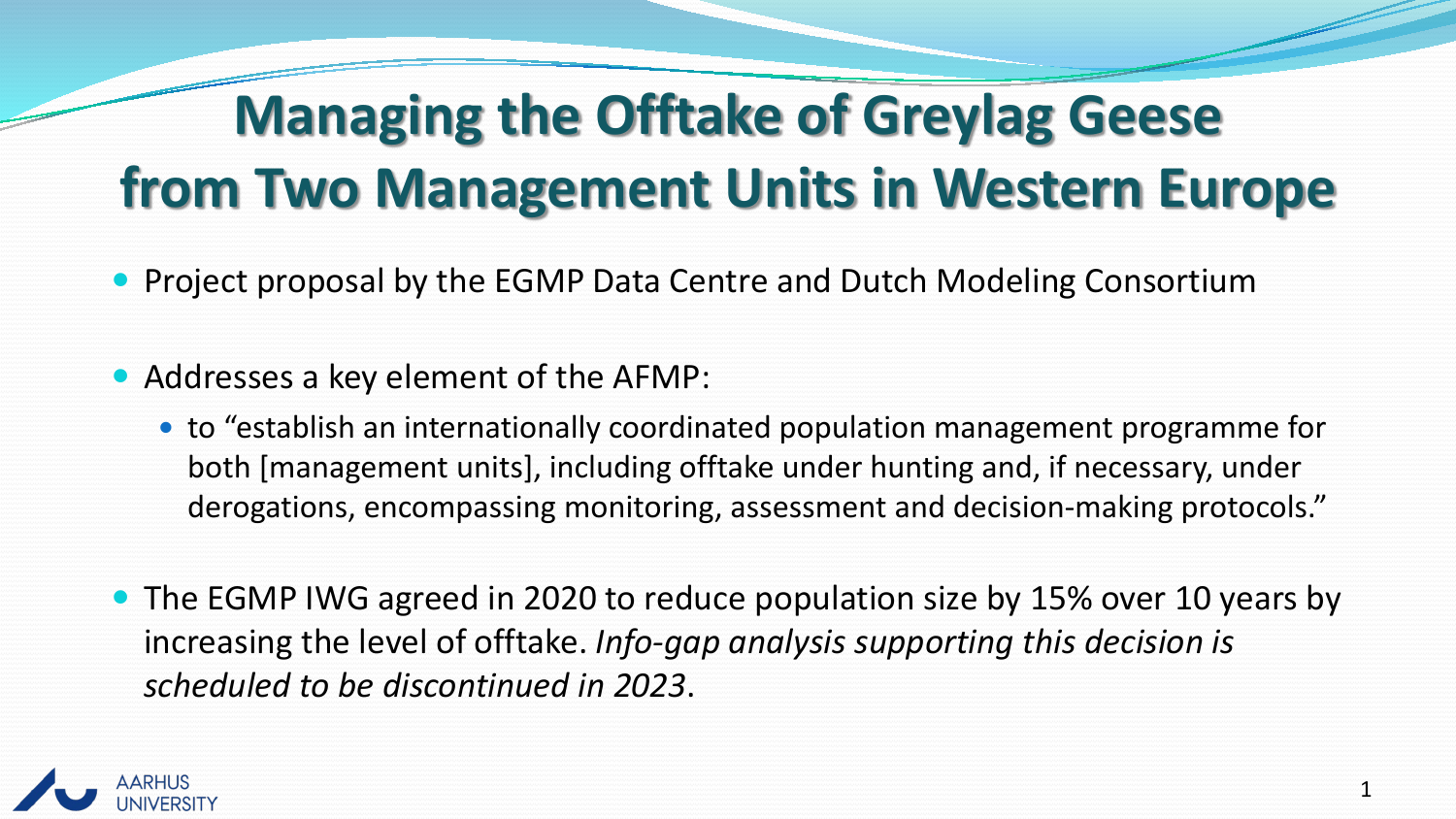## Proposal: Component I

- What would a system for coordinated offtake look like?
	- Construct a matrix population model to characterize the dynamics of both MUs using demographic rates gleaned from the literature, etc
	- Pose alternatives for magnitude and the seasonality (and perhaps age) of the offtake in breeding and wintering sites
	- Assess the value of those alternatives, where value is defined by both the ability to meet population targets and by the costs of offtake (e.g., the costs of government-funded derogations)

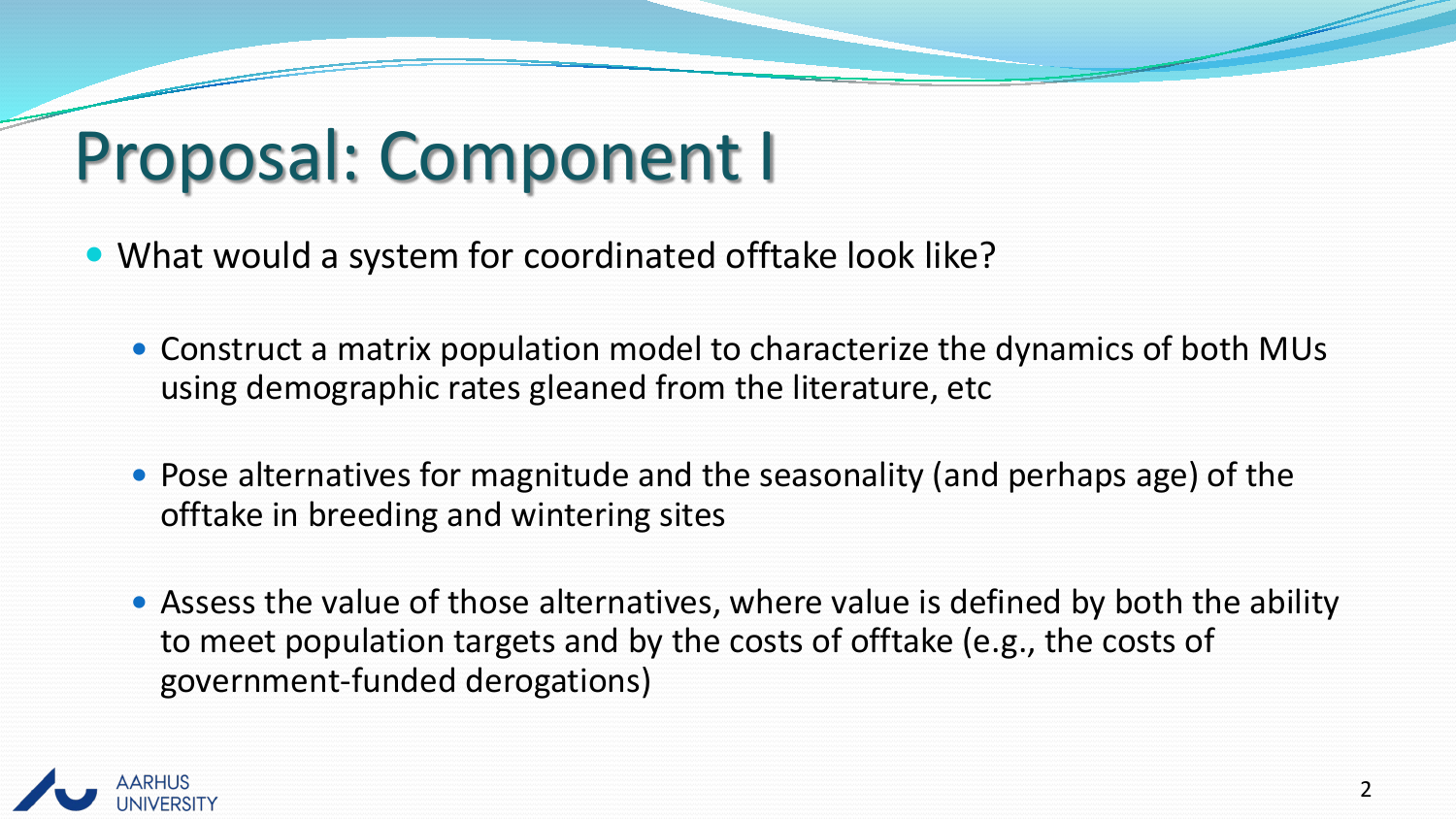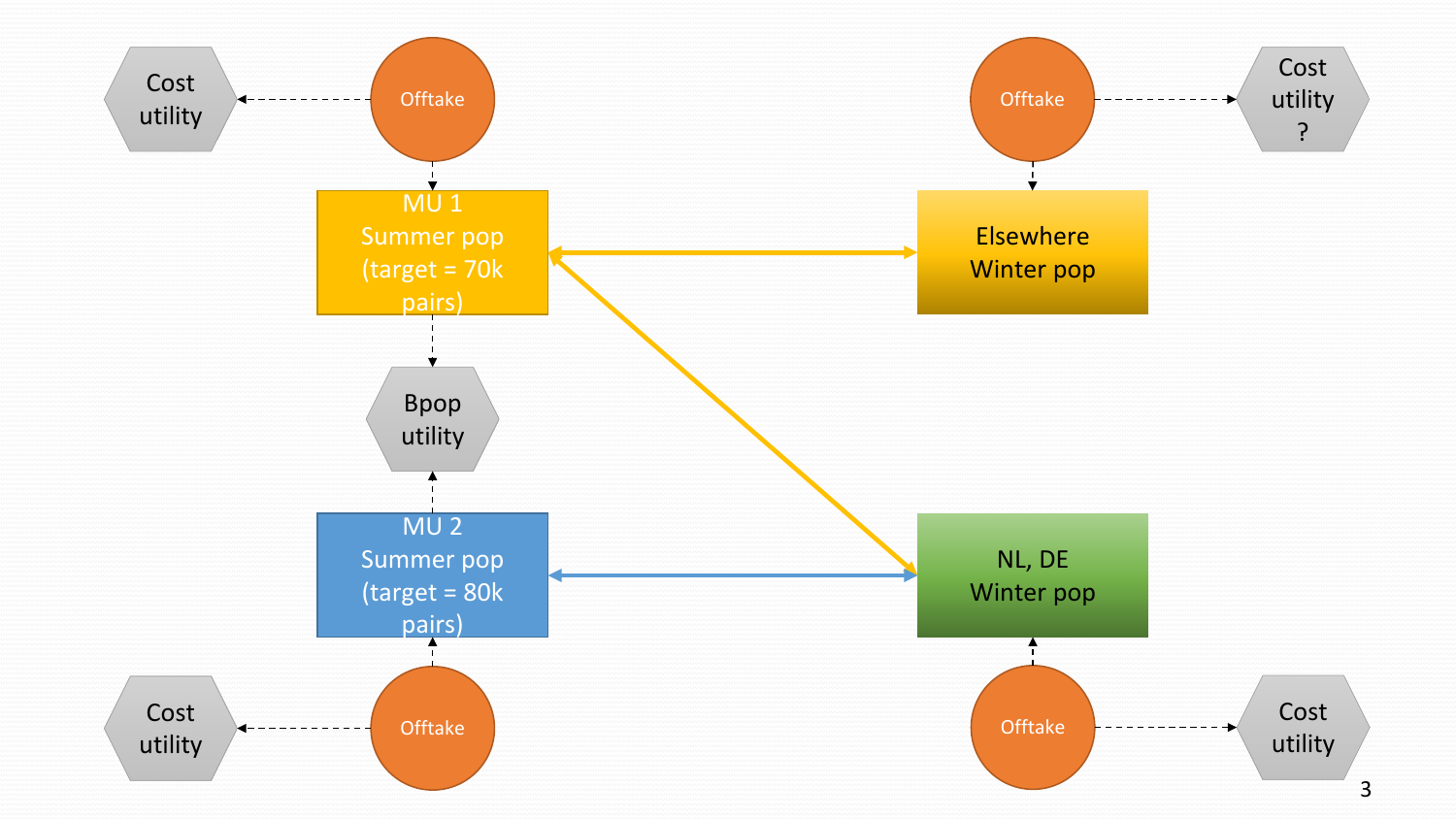## Proposal: Component II

- How might the winter offtake in the Netherlands best be managed to minimize impact on MU1 birds?
	- Estimate demographic rates for the sedentary segment of the population (MU2) using available capture-mark-recapture, productivity, and abundance data
	- Construct a population model that accounts for the spatial and temporal distribution of both sedentary and migratory segments in the Netherlands